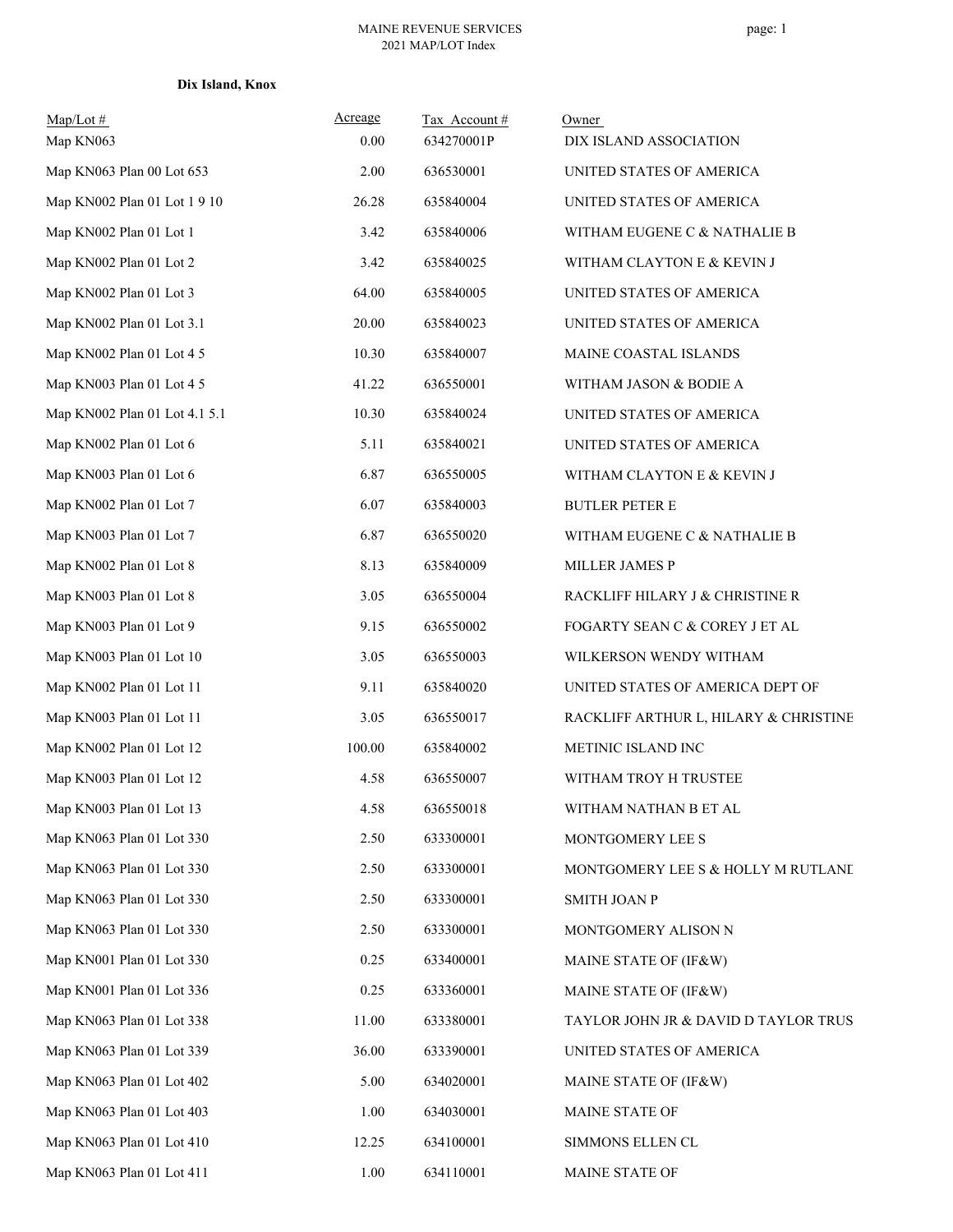# **Gooseberry-Knub Island, Knox**

| $Map/Lot \#$<br>Map KN063 Plan 01 Lot 417 | Acreage<br>1.00 | Tax Account#<br>634170001 | Owner<br>HILT MARGARET; WILLIAM, MAXWELL |
|-------------------------------------------|-----------------|---------------------------|------------------------------------------|
| Map KN063 Plan 01 Lot 418                 | 1.00            | 634180001                 | GLOVER WILLIAM J & DIANA R               |
| Map KN063 Plan 01 Lot 419                 | 1.50            | 634190001                 | MAINE STATE OF                           |
| Map KN063 Plan 01 Lot 421                 | 2.00            | 634210001                 | <b>HARLOW JOHN I</b>                     |
| Map KN063 Plan 01 Lot 422                 | 40.00           | 634220001                 | CHAPMAN & FLINT LLC                      |
| Map KN063 Plan 01 Lot 423                 | 2.00            | 634230001                 | CARVER RICHARD A & ELEANOR H             |
| Map KN063 Plan 01 Lot 426                 | 1.00            | 634260001                 | CARVER RICHARD A & ELEANOR H             |
| Map KN063 Plan 01 Lot 427                 | 70.00           | 634270001                 | BERGMAN ANNE PARKER & PARKER FAMIL       |
| Map KN063 Plan 01 Lot 427                 | 70.00           | 634270001                 | ROBERTS B OWEN TRUST                     |
| Map KN063 Plan 01 Lot 427                 | 70.00           | 634270001                 | MCHOLD SHARON L                          |
| Map KN063 Plan 01 Lot 427                 | 70.00           | 634270001                 | SIMON FRANK II                           |
| Map KN063 Plan 01 Lot 427                 | 70.00           | 634270001                 | WASGATT MATTHEW                          |
| Map KN063 Plan 01 Lot 427                 | 70.00           | 634270001                 | PARKER DAVID C & RICHARD BARRON PAR      |
| Map KN063 Plan 01 Lot 427                 | 70.00           | 634270001                 | LYMAN CABOT & HEIDI                      |
| Map KN063 Plan 01 Lot 427                 | 70.00           | 634270001                 | ERSKINE SCOTT M                          |
| Map KN063 Plan 01 Lot 427                 | 0.00            | 634270011                 | <b>SIMON FRANK</b>                       |
| Map KN063 Plan 01 Lot 427                 | $0.00\,$        | 634270012                 | ROBERTS B OWEN TRUST                     |
| Map KN063 Plan 01 Lot 427                 | 0.00            | 634270014                 | ERSKINE FAMILY TRUST                     |
| Map KN063 Plan 01 Lot 427                 | 0.00            | 634270015                 | LYMAN CABOT & HEIDI                      |
| Map KN063 Plan 01 Lot 427                 | $0.00\,$        | 634270016                 | MCHOLD SHARON L                          |
| Map KN063 Plan 01 Lot 427                 | $0.00\,$        | 634270017                 | PARKER RICHARD & DAVID                   |
| Map KN063 Plan 01 Lot 428                 | 8.00            | 634280001                 | ROBERTS B OWEN TRUSTEE, ROBERTS B OV     |
| Map KN063 Plan 01 Lot 430                 | 2.00            | 634300001                 | CARVER RICHARD A & ELEANOR H             |
| Map KN063 Plan 01 Lot 432                 | $0.00\,$        | 634320004                 | WINSLOW GEORGE                           |
| Map KN063 Plan 01 Lot 432.1               | 100.00          | 634320001                 | WINSLOW GEORGE & ROSEMARY                |
| Map KN063 Plan 01 Lot 432.1               | 100.00          | 634320001                 | HUFNAGEL CASEY K                         |
| Map KN063 Plan 01 Lot 432.1               | 100.00          | 634320001                 | HARVEY SARAH REILLY & JACOB F            |
| Map KN063 Plan 01 Lot 432.1               | 100.00          | 634320001                 | PERRY ROBERT M & JILL L                  |
| Map KN063 Plan 01 Lot 432.1               | 100.00          | 634320001                 | WINSLOW ROSEMARY & GEORGE                |
| Map KN063 Plan 01 Lot 432.1               | 100.00          | 634320001                 | HARVEY DONALD C TRUSTEE                  |
| Map KN063 Plan 01 Lot 432.1               | 100.00          | 634320001                 | <b>CURTIS TIFFANY J &amp; ANDREW</b>     |
| Map KN063 Plan 01 Lot 432.1               | 100.00          | 634320001                 | HUFNAGEL STEVEN B                        |
| Map KN063 Plan 01 Lot 432.1               | 100.00          | 634320001                 | HARVEY RANDY                             |
| Map KN063 Plan 01 Lot 432.1               | 100.00          | 634320001                 | HARVEY BURCH & TYLER &                   |
| Map KN063 Plan 01 Lot 432.1               | $0.00\,$        | 634320009                 | PERRY ROBERT M & JILL L                  |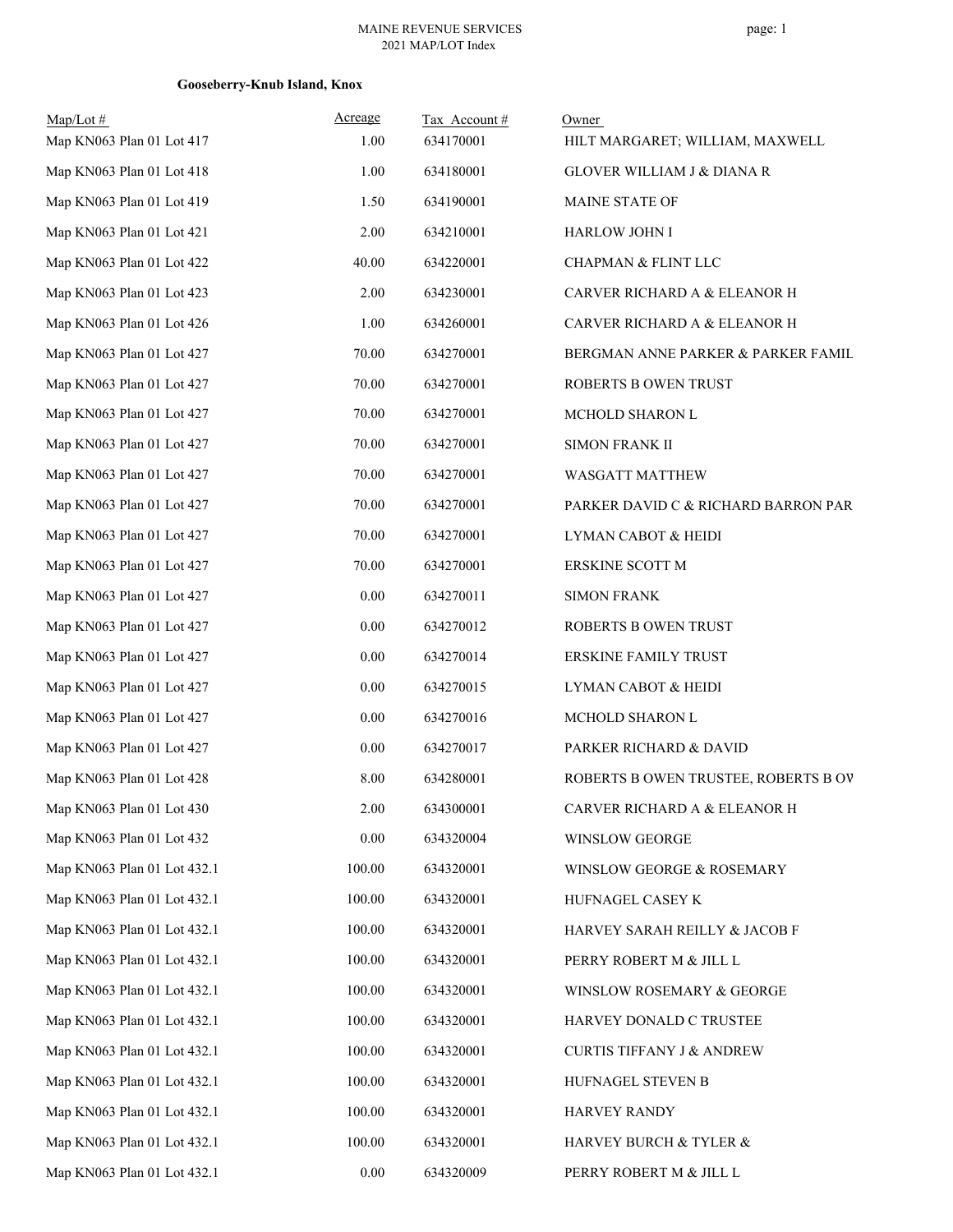## **Andrew's Island, Knox**

| $Map/Lot \#$<br>Map KN063 Plan 01 Lot 432.1 | <b>Acreage</b><br>0.00 | Tax Account#<br>634320010 | Owner<br>HARVEY DONALD C TRUSTEE                |
|---------------------------------------------|------------------------|---------------------------|-------------------------------------------------|
| Map KN063 Plan 01 Lot 432.1                 | 0.00                   | 634320011                 | <b>HARVEY ROBERT</b>                            |
| Map KN063 Plan 01 Lot 432.1                 | 0.00                   | 634320012                 | <b>CURTIS TIFFANY J &amp; ANDREW</b>            |
| Map KN063 Plan 01 Lot 432.1                 | 0.00                   | 634320013                 | HARVEY BURCH & TYLER &                          |
| Map KN063 Plan 01 Lot 432.1                 | 0.00                   | 634320014                 | HUFNAGEL CASEY K & STEVEN B                     |
| Map KN063 Plan 01 Lot 432.2                 | 0.92                   | 634320002                 | HILT MARGARET; WILLIAM, MAXWELL                 |
| Map KN063 Plan 01 Lot 432.3                 | 24.50                  | 634320003                 | <b>BURCH WINSLOW E &amp; MILDRED S</b>          |
| Map KN063 Plan 01 Lot 441                   | 1.00                   | 634410001                 | <b>ERSKINE J</b>                                |
| Map KN063 Plan 01 Lot 441                   | 1.00                   | 634410001                 | <b>GROTTON PATRICK S &amp; LINDA L TRUSTEES</b> |
| Map KN063 Plan 01 Lot 585                   | 7.00                   | 635850001                 | METINIC ISLAND INC                              |
| Map KN063 Plan 01 Lot 586                   | 0.70                   | 635860001                 | METINIC ISLAND INC                              |
| Map KN063 Plan 01 Lot 588                   | 6.30                   | 635880001                 | METINIC ISLAND INC                              |
| Map KN063 Plan 01 Lot 622                   | 1.00                   | 636220001                 | MASTERS SUSAN L ET AL                           |
| Map KN063 Plan 01 Lot 626                   | 1.00                   | 636260001                 | DRINKWATER WALTER E JR & THERESA HA             |
| Map KN063 Plan 01 Lot 627 628               | 0.00                   | 636270003                 | HEWETTS ISLAND CORPORATION                      |
| Map KN063 Plan 01 Lot 627                   | 0.00                   | 636270011                 | <b>BROWN MARGARET J</b>                         |
| Map KN063 Plan 01 Lot 628                   | 100.00                 | 636270002                 | HEWETTS ISLAND CORPORATION                      |
| Map KN063 Plan 01 Lot 628                   | 0.00                   | 636270004                 | <b>BRUMMER DAVID G</b>                          |
| Map KN063 Plan 01 Lot 628                   | 0.00                   | 636270005                 | <b>COUTURE ERIKA H</b>                          |
| Map KN063 Plan 01 Lot 628                   | 0.00                   | 636270006                 | <b>HOWARD JAMES B</b>                           |
| Map KN063 Plan 01 Lot 628                   | 0.00                   | 636270007                 | <b>FRAZIER PETER</b>                            |
| Map KN063 Plan 01 Lot 628                   | 0.00                   | 636270008                 | PRITCHARD KENDALL                               |
| Map KN063 Plan 01 Lot 628                   | $0.00\,$               | 636270009                 | SHARPE PETER M                                  |
| Map KN063 Plan 01 Lot 628                   | $0.00\,$               | 636270010                 | <b>SWIGGETT JAMES H</b>                         |
| Map KN063 Plan 01 Lot 632                   | 4.00                   | 636320001                 | <b>BURNAM CARL &amp; BONNIE SWAN</b>            |
| Map KN063 Plan 01 Lot 633                   | 5.00                   | 636330001                 | ALDRICH OONA & NATHAN & THOMAS HUC              |
| Map KN063 Plan 01 Lot 634                   | 55.00                  | 636340001                 | SMITH FORRESTER C JR                            |
| Map KN063 Plan 01 Lot 634                   | 55.00                  | 636340001                 | LAWRENCE ALEXANDRA W ET AL                      |
| Map KN063 Plan 01 Lot 634                   | 55.00                  | 636340001                 | SMITH PHILIP L II                               |
| Map KN063 Plan 01 Lot 634                   | 55.00                  | 636340001                 | ROBERTSON JOHN                                  |
| Map KN063 Plan 01 Lot 634                   | 55.00                  | 636340001                 | SMITH H PRESCOTT & NATHANIEL A                  |
| Map KN063 Plan 01 Lot 634                   | 55.00                  | 636340001                 | RIEGEL HARRIET S                                |
| Map KN063 Plan 01 Lot 634                   | 55.00                  | 636340001                 | CAREY MERRITT THOMPSON                          |
| Map KN063 Plan 01 Lot 634                   | 55.00                  | 636340001                 | ROBERTSON BRUCE C                               |
| Map KN063 Plan 01 Lot 634                   | 55.00                  | 636340001                 | LOVE ANDREW                                     |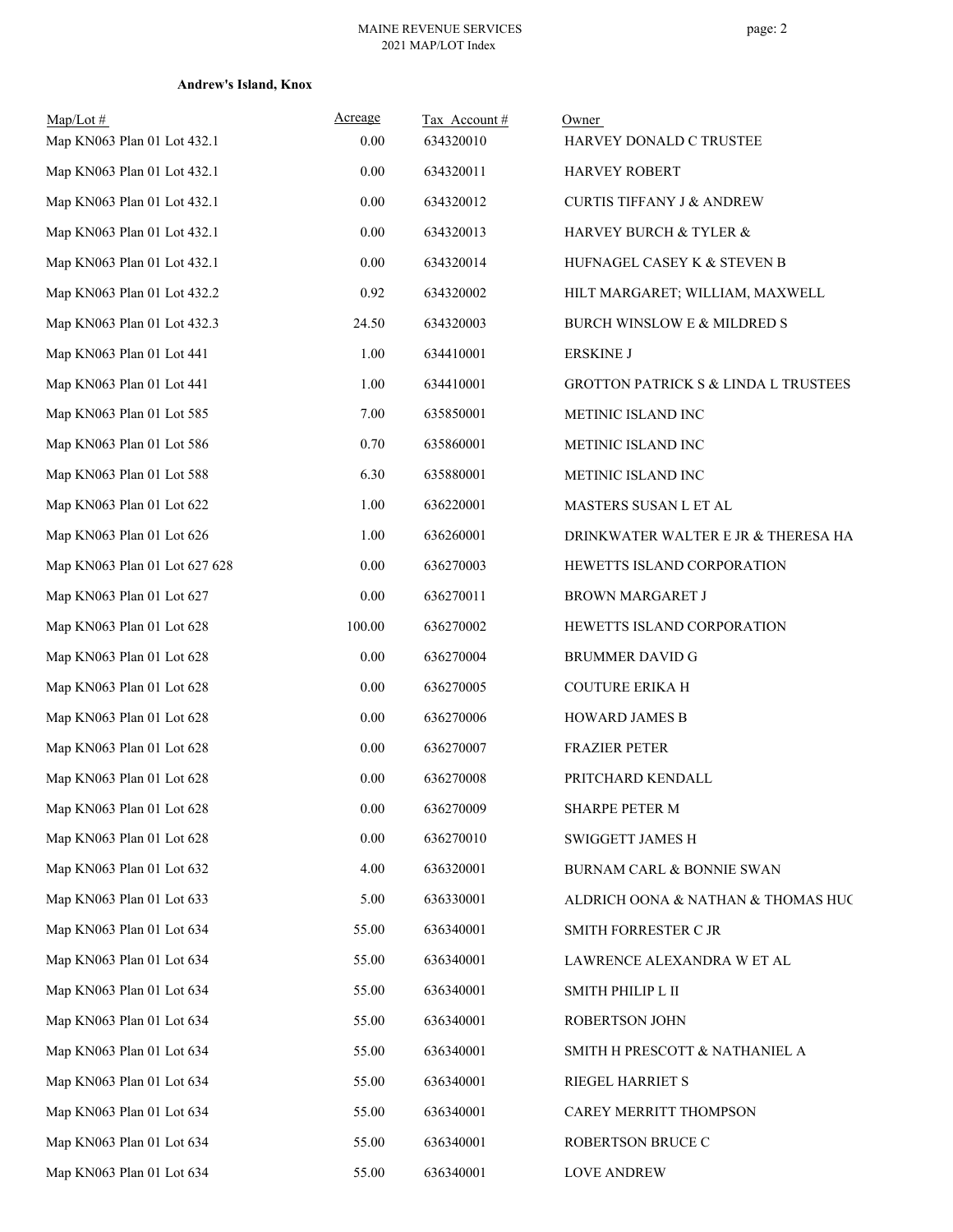### MAINE REVENUE SERVICES 2021 MAP/LOT Index

| Graffam, Knox |  |
|---------------|--|
|---------------|--|

| Map/Lot#                    | Acreage  | Tax Account# | Owner                                |
|-----------------------------|----------|--------------|--------------------------------------|
| Map KN063 Plan 01 Lot 634   | 55.00    | 636340001    | <b>CAREY JAMES JR</b>                |
| Map KN063 Plan 01 Lot 634   | 55.00    | 636340001    | <b>SMITH SALLIE DORSEY</b>           |
| Map KN063 Plan 01 Lot 634   | 55.00    | 636340001    | SMITH STEPHEN G                      |
| Map KN063 Plan 01 Lot 647   | $0.00\,$ | 636470002    | DAWN MARIE O'REILLY & MAKAYLA E. JOH |
| Map KN063 Plan 01 Lot 647.1 | 35.00    | 636470001    | PLEASANT ISLAND TRUST THE            |
| Map KN063 Plan 01 Lot 647.2 | 45.00    | 636470003    | NELSON LAURA                         |
| Map KN063 Plan 01 Lot 647.2 | 45.00    | 636470003    | ATWOOD WILLIAM DARRAL & THERESA J    |
| Map KN063 Plan 01 Lot 647.2 | 45.00    | 636470003    | AMES A ROBERTA                       |
| Map KN063 Plan 01 Lot 647.2 | 45.00    | 636470003    | CONNELL GORDON C                     |
| Map KN063 Plan 01 Lot 647.2 | 45.00    | 636470003    | HIGGINS ANGELA L                     |
| Map KN063 Plan 01 Lot 647.2 | 45.00    | 636470003    | JOHNSON PAUL E                       |
| Map KN063 Plan 01 Lot 647.2 | 45.00    | 636470003    | BONZAGNI ANDREA L                    |
| Map KN063 Plan 01 Lot 647.2 | 45.00    | 636470003    | CUSHMAN KATHERINE E & SHEA T MASON   |
| Map KN063 Plan 01 Lot 647.2 | 45.00    | 636470003    | BENJAMIN RACHEL E                    |
| Map KN063 Plan 01 Lot 647.2 | 45.00    | 636470003    | MERCHANT SALLY                       |
| Map KN063 Plan 01 Lot 647.2 | 45.00    | 636470003    | OAKES KATHERINE                      |
| Map KN063 Plan 01 Lot 647.2 | 45.00    | 636470003    | TARACIDO CATHERINE M & THOMAS M & B  |
| Map KN063 Plan 01 Lot 647.2 | 0.00     | 636470004    | NELSON LAURA                         |
| Map KN063 Plan 01 Lot 647.2 | 0.00     | 636470005    | BONZAGNI ANDREA L                    |
| Map KN063 Plan 01 Lot 647.2 | 0.00     | 636470006    | TARACIDO CATHERINE M & THOMAS M & B  |
| Map KN063 Plan 01 Lot 647.2 | 0.00     | 636470007    | MERCHANT SALLY                       |
| Map KN063 Plan 01 Lot 647.2 | 0.00     | 636470008    | ATWOOD WILLIAM DARRAL & THERESA J    |
| Map KN063 Plan 01 Lot 647.2 | 0.00     | 636470009    | OAKES KATHERINE                      |
| Map KN063 Plan 01 Lot 647.2 | $0.00\,$ | 636470010    | HIGGINS ANGELA L                     |
| Map KN063 Plan 01 Lot 647.2 | 0.00     | 636470011    | BENJAMIN RACHEL E                    |
| Map KN063 Plan 01 Lot 651   | 4.00     | 636510001    | UNITED STATES OF AMERICA DEPT OF     |
| Map KN063 Plan 01 Lot 654   | 24.00    | 636540001    | MOREY AMY C ET AL                    |
| Map KN063 Plan 01 Lot 940   | 33.00    | 639400035    | UNITED STATES OF AMERICA             |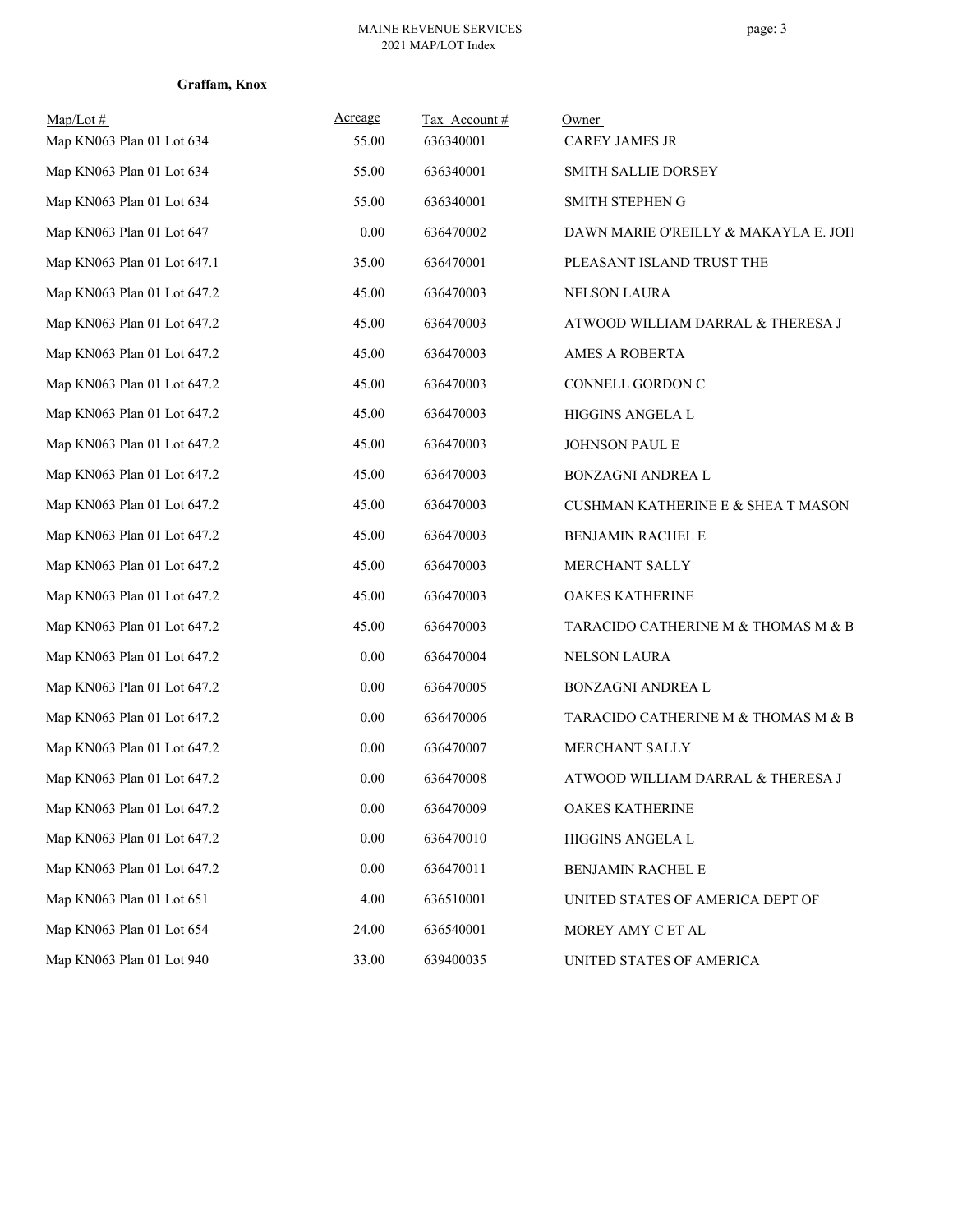# **Ragged Island, Knox**

| $Map/Lot \#$<br>Map KN001 Plan 01 Lot 1 | Acreage<br>310.00 | Tax Account#<br>639300011 | Owner<br>CRIEHAVEN LLC               |
|-----------------------------------------|-------------------|---------------------------|--------------------------------------|
| Map KN001 Plan 01 Lot 1.1               | 2.00              | 639300036                 | RAGGED ISLAND LLC                    |
| Map KN001 Plan 01 Lot 2                 | 0.81              | 639300013                 | PORTER GORDON & LORNA                |
| Map KN001 Plan 01 Lot 3                 | 14.31             | 639300020                 | STARBIRD R TODD                      |
| Map KN001 Plan 01 Lot 4                 | 16.00             | 639300008                 | GREY-PAGERY CATHERINE ET AL          |
| Map KN001 Plan 01 Lot 5                 | 3.60              | 639300015                 | <b>SALTUS RALPH H</b>                |
| Map KN001 Plan 01 Lot 6                 | 0.25              | 639300005                 | DE CAMPI ROBIN W & ALEXANDRA         |
| Map KN001 Plan 01 Lot 7                 | 0.26              | 639300006                 | DE CAMPI ROBIN W & ALEXANDRA         |
| Map KN001 Plan 01 Lot 8                 | 2.24              | 639300016                 | CRIEHAVEN LLC                        |
| Map KN001 Plan 01 Lot 8.1 10            | 0.35              | 639300009                 | HILLS JANE H & BEAULAC HEATHER H TRU |
| Map KN001 Plan 01 Lot 8.3               | 0.85              | 639300027                 | POLAND ALAN & REBECCA P              |
| Map KN001 Plan 01 Lot 9                 | 1.97              | 639300021                 | JOHNSON ROSAMOND, LESLEY & FAITH     |
| Map KN001 Plan 01 Lot 11                | 1.00              | 639300014                 | KALLOCH JAMES M                      |
| Map KN001 Plan 01 Lot 11.1              | 0.11              | 639300028                 | <b>STARBIRD R TODD</b>               |
| Map KN001 Plan 01 Lot 11.2              | 0.81              | 639300029                 | SMITH JOSEPH R JR & SUSAN J ET AL    |
| Map KN001 Plan 01 Lot 12                | 0.09              | 639300003                 | PERAKIS CHARLES                      |
| Map KN001 Plan 01 Lot 13                | 0.11              | 639300002                 | LEE RHONDA                           |
| Map KN001 Plan 01 Lot 14                | 0.36              | 639300017                 | <b>TRIPP JAMES</b>                   |
| Map KN001 Plan 01 Lot 15                | 0.02              | 639300031                 | PERAKIS CHARLES R                    |
| Map KN001 Plan 01 Lot 16                | 0.03              | 639300012                 | COUSENS DAVID C & LORRI              |
| Map KN001 Plan 01 Lot 17                | 1.97              | 639300033                 | POLAND ALAN & REBECCA P              |
| Map KN001 Plan 01 Lot 18                | 0.03              | 639300030                 | <b>TRIPP JAMES</b>                   |
| Map KN001 Plan 01 Lot 19                | 0.25              | 639300004                 | SILETTI PAUL E                       |
| Map KN001 Plan 01 Lot 20                | 0.19              | 639300007                 | WILLEY WALTER R IV                   |
| Map KN001 Plan 01 Lot 21                | 0.17              | 639300019                 | JONES JEFFERY A JR                   |
| Map KN001 Plan 01 Lot 21                | $0.00\,$          | 639300025                 | <b>JONES FRANCES</b>                 |
| Map KN001 Plan 01 Lot 22                | 0.11              | 639300001                 | STONE CHARLES E III & ANNETTE E      |
| Map KN001 Plan 01 Lot 23                | $0.08\,$          | 639300023                 | LEGACY LOBSTER LLC                   |
| Map KN001 Plan 01 Lot 24 25             | 0.17              | 639300010                 | KINNEY JACKSON SAMUEL                |
| Map KN001 Plan 01 Lot 26                | 0.33              | 639300018                 | <b>KURYS BARBARA</b>                 |
| Map KN001 Plan 01 Lot 27                | 0.34              | 639300024                 | <b>JONES FRANCES</b>                 |
| Map KN001 Plan 01 Lot 28                | 0.33              | 639300022                 | <b>CARR PETER &amp; FAITH</b>        |
| Map KN001 Plan 01 Lot 29                | $0.06\,$          | 639300032                 | CRIEHAVEN LLC                        |
| Map KN001 Plan 01 Lot 30                | 0.60              | 639300026                 | HOWARD ENTERPRISES INC               |
| Map KN001 Plan 01 Lot 31                | 0.23              | 639300034                 | STONE CHARLES E III & ANNETTE E      |